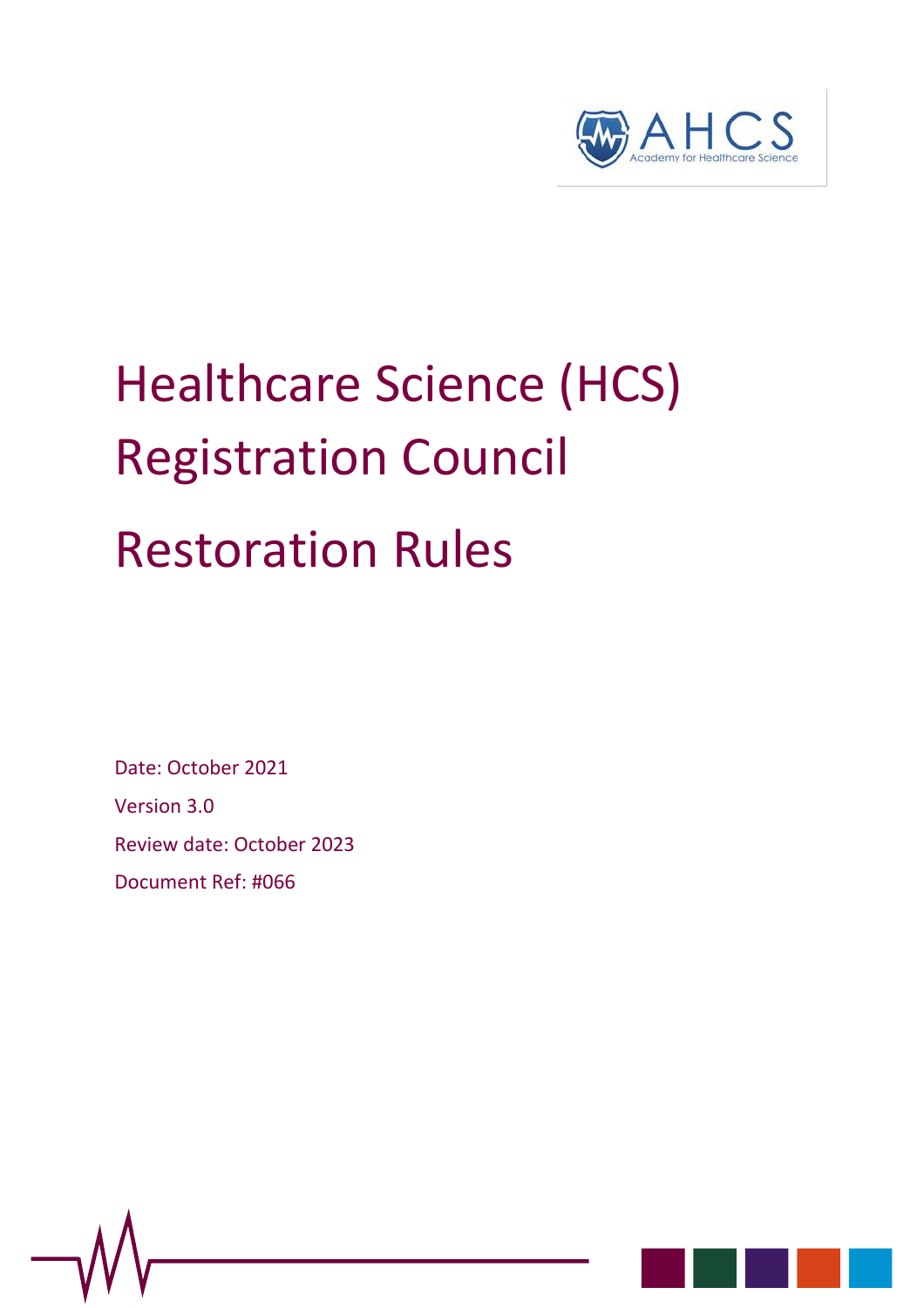# **Contents**

| Introduction                               | 3              |
|--------------------------------------------|----------------|
| When a restoration application can be made | 3              |
| Procedure for restoration                  | 3              |
| Issues for the panel                       | 3              |
| Conditional restoration                    | 4              |
| <b>Drafting Restoration Orders</b>         | $\overline{4}$ |
| Notice of decision                         | 5              |
|                                            |                |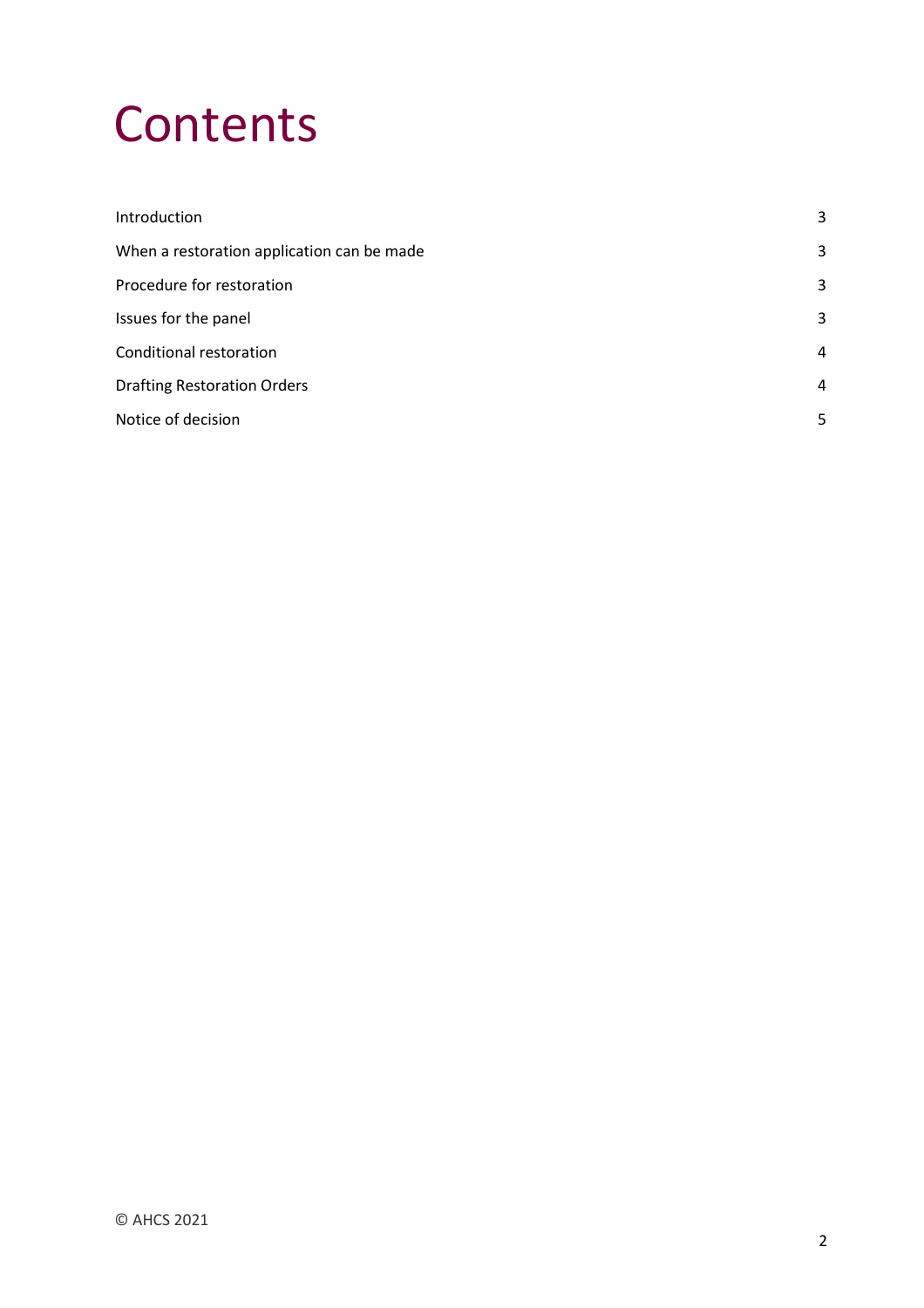#### <span id="page-2-0"></span>Introduction

- 1. Applications for restoration to the Register shall be made in writing to the Registrar. The Registrar will refer all restoration applications to the Fitness to Practise Panel (the Panel) established under rule 5 of the HCS Fitness to Practise Rules and which recommended the original removal order.
- 2. If members of the original Fitness to Practise Panel are not available, the Council may appoint alternative members, in accordance with the Fitness to Practise Rules.

# <span id="page-2-1"></span>When a restoration application can be made

- 3. An application for restoration to the Register cannot be made until five years have elapsed since the removal order came into force. In addition, a person may not make more than one application for restoration in any period of twelve months.
- 4. If a person makes two or more applications for restoration which are refused, the Panel refusing the second application may recommend that the Registration Council suspend the applicant's right to make further restoration applications. If such a recommendation is given, the applicant may apply to have it reviewed three years after it was made, and at three yearly intervals thereafter.
- 5. These time constraints do not prevent the Panel from reviewing a removal order at any time if new evidence comes to light which is relevant to the making of that order. A review of this kind should be treated in all other respects as if it was an application for restoration.

#### <span id="page-2-2"></span>Procedure for restoration

- 6. For restoration applications to be considered at a hearing before a Panel, the procedure to be followed will generally be the same as the proceedings described in the Fitness to Practise Rules.
- 7. A Panel may hold preliminary hearings, order the production of documents or the attendance of witnesses as they consider appropriate.
- 8. The Panel must adopt an order of proceedings which provides for the applicant to present his or her case first and for the Registration Council Case Officer to speak after that. This modification reflects the fact that, in applying for restoration, the burden of proof is on the applicant. The Panel should always make it clear to applicants that this burden means it is for the applicant to prove that they should be restored to the Register and not for the Registration Council to prove the contrary.
- 9. Although the procedural rules require the applicant to present their case first, at the beginning of a hearing the Registration Council Case Officer should set out the history of the case and the circumstances which led to a removal order being made.
- 10. The Case Officer's comments must be limited to background information and should not include any substantive arguments which the Registration Council wishes to put to the Panel in relation to the restoration application.

#### <span id="page-2-3"></span>Issues for the panel

11. The Panel must not grant an application for restoration unless it is satisfied on such evidence as it may require, that the applicant: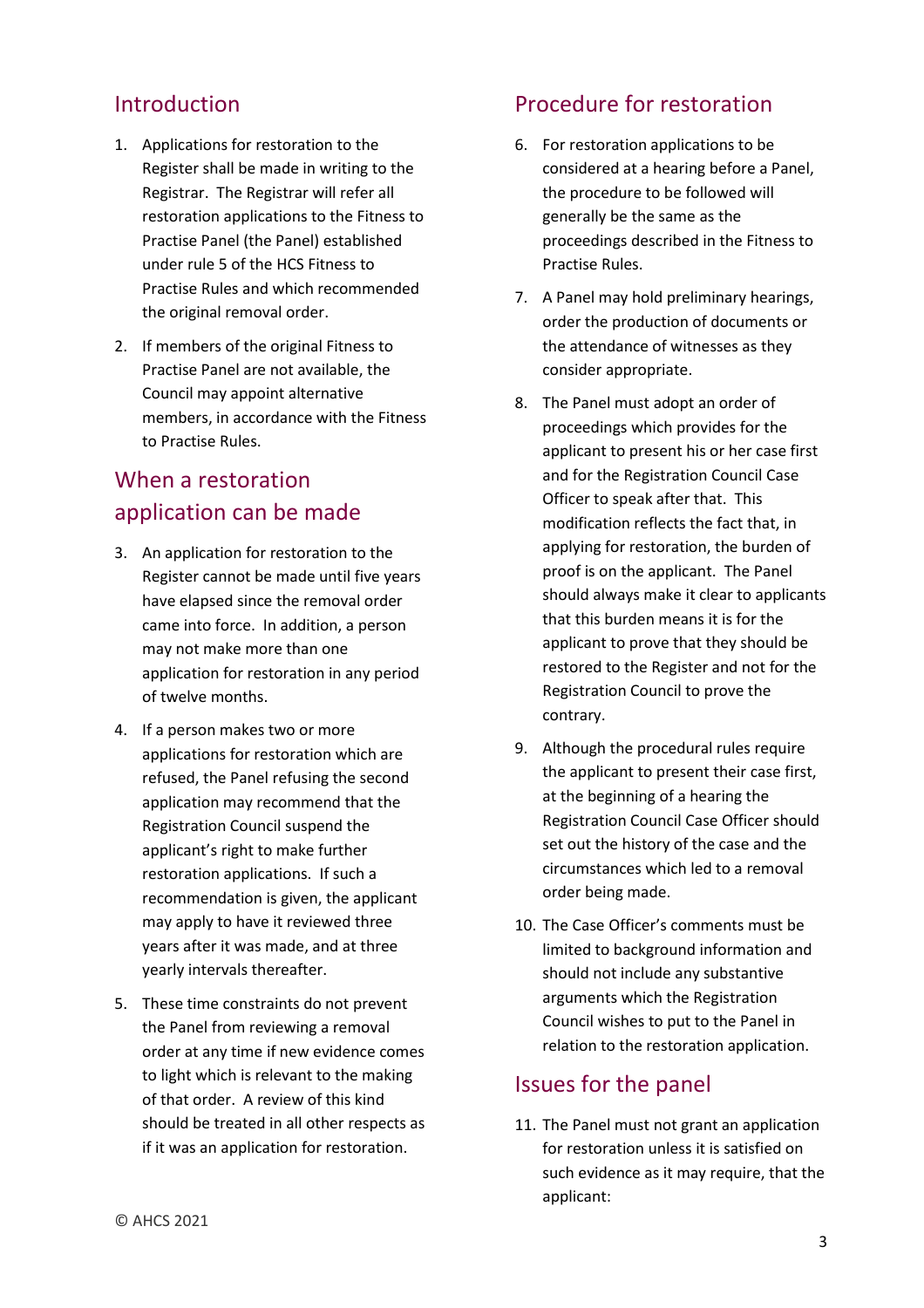- meets the general requirements for registration; and
- is a fit and proper person to practise the relevant profession, having regard to the circumstances that led to removal.
- 12. Removal from the Register is a sanction of last resort, which is only used in cases involving serious, deliberate or reckless acts and where there may be a lack of insight, continuing problems or denial, or where public protection in its widest sense cannot be secured by any lesser means.
- 13. The reasons a person seeking restoration was originally removed from the Register will invariably be highly relevant to the Panel and it is insufficient for an applicant merely to establish that they meet the requisite standard of proficiency and the other general requirements for registration.
- 14. An application for restoration is not an appeal against, or review of, the original decision and the Panel should avoid being drawn into the justification for the findings of the original Panel or the sanction it recommended. However, in determining applications for restoration, the issues which a Panel should consider include:
	- the matters which led to removal and the reasons given by the original Panel for recommending that sanction;
	- whether the applicant accepts and has insight into those matters;
	- whether the applicant has resolved those matters, has the willingness and ability to do so, or whether they are capable of being resolved by the applicant;
	- what other remedial or rehabilitative steps the applicant has taken;

• what steps the applicant has taken to keep his or her professional knowledge and skills up to date.

# <span id="page-3-0"></span>Conditional restoration

- 15. If the Panel grants an application for restoration, it may do so unconditionally or subject to the applicant:
	- meeting any education and training requirements specified by the Council; and or
	- complying with any conditions recommended by the Panel.
- 16. The applicable education and training requirements include the requirements for 'Returners to Practise', which are primarily designed for registrants who have taken a career break; the return to practise training or supervisory period would need to be completed satisfactorily before restoration could take place.
- 17. The option of recommending that conditions are placed on an applicant provides flexibility; conditions can be tailored to meet the specific needs of a case, can be reviewed and, if necessary, extended. They provide the added safeguard that swift action can be taken against a registrant if there is any breach of the conditions.

# <span id="page-3-1"></span>Drafting Restoration Orders

18. Where a Panel recommends to the Registration Council that a person is restored to the Register, it must clearly set out the order which it has made, so that the Registrar can amend or annotate the Register appropriately. Any such order should also provide for payment of the prescribed restoration fee. For example: